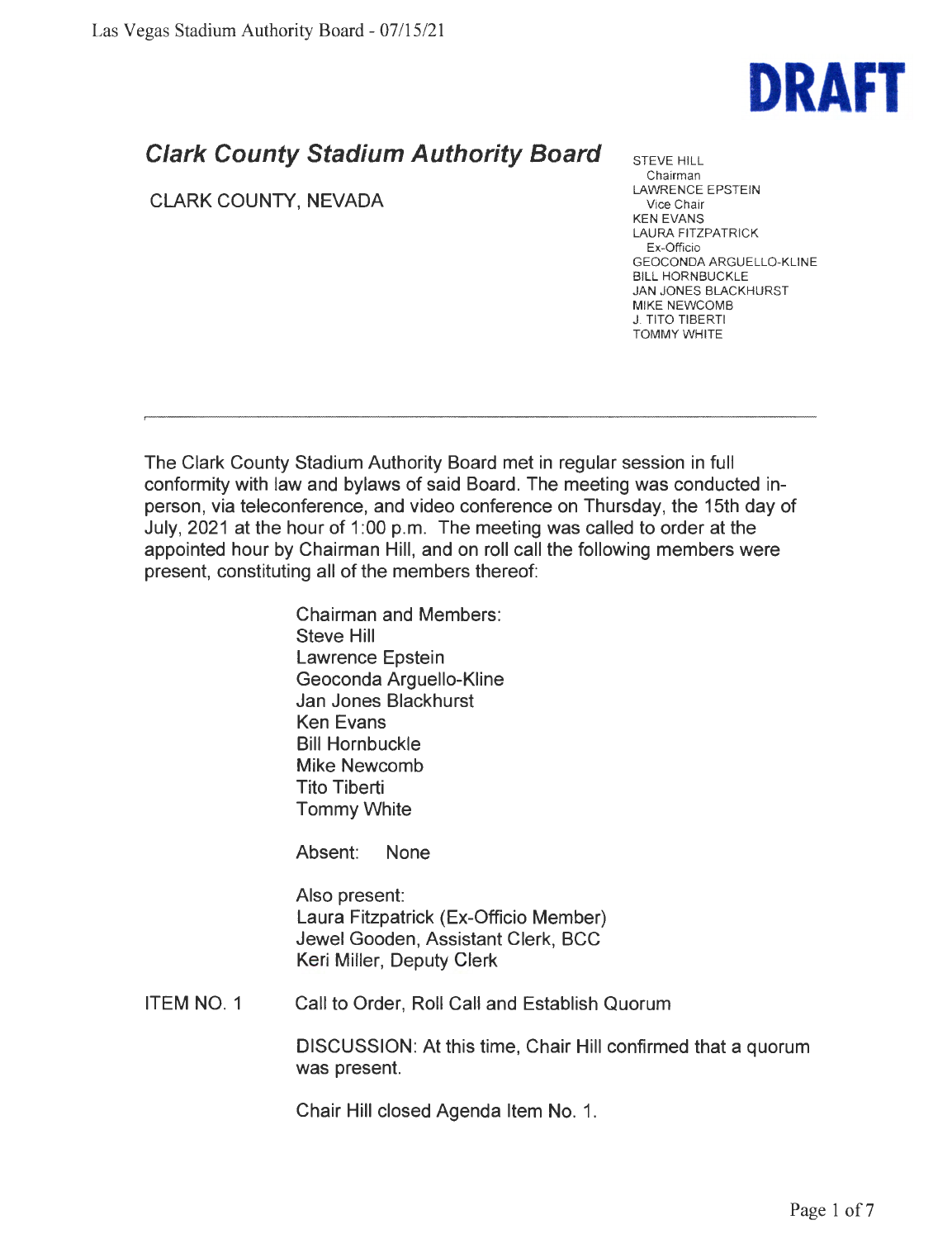ITEM **NO. 2**  Public Comment

> At this time, Chairman Hill asked if there were any persons from the public wishing to be heard on any items on the agenda as posted.

SPEAKER(S): Present

The Board was addressed by David Warren, an interested party, who advised of attending the Garth Brooks concert at the Stadium; advised that the Stadium should consider the water shortage above profits, being that water bottles were disposed of in the garbage outside the Stadium prior to the event; and requested that outside water may be brought inside the venue to reduce waste.

There being no other persons wishing to be heard on any items listed on the agenda as posted, Chairman Hill closed the public comments.

ITEM NO. 3 Approval of Agenda with the Inclusion of Any Emergency Items and Deletion of Any Items (for possible action)

> FINAL ACTION: It was moved by Member Jan Jones Blackhurst, seconded by Member Tommy White, and carried by unanimous vote of the members present that the agenda be approved.

Chairman Hill closed Agenda Item No. 3.

ITEM **NO. 4**  Chairman/Board Member Comments

The Chairman had no comments at this time.

ITEM NO. 5 Review and Potentially Approve the Minutes of the Las Vegas Stadium Authority Board Meeting on May 20, 2021 (for possible action)

> FINAL ACTION: It was moved by Member Jan Jones Blackhurst, seconded by Member Tommy White, and carried by unanimous vote of the members present that the minutes be approved.

Chairman Hill closed Agenda Item No. 5.

ITEM NO. 6 Review and Potentially Approve the Minutes of the Las Vegas Stadium Authority Board Meeting on June 17, 2021 (for possible action)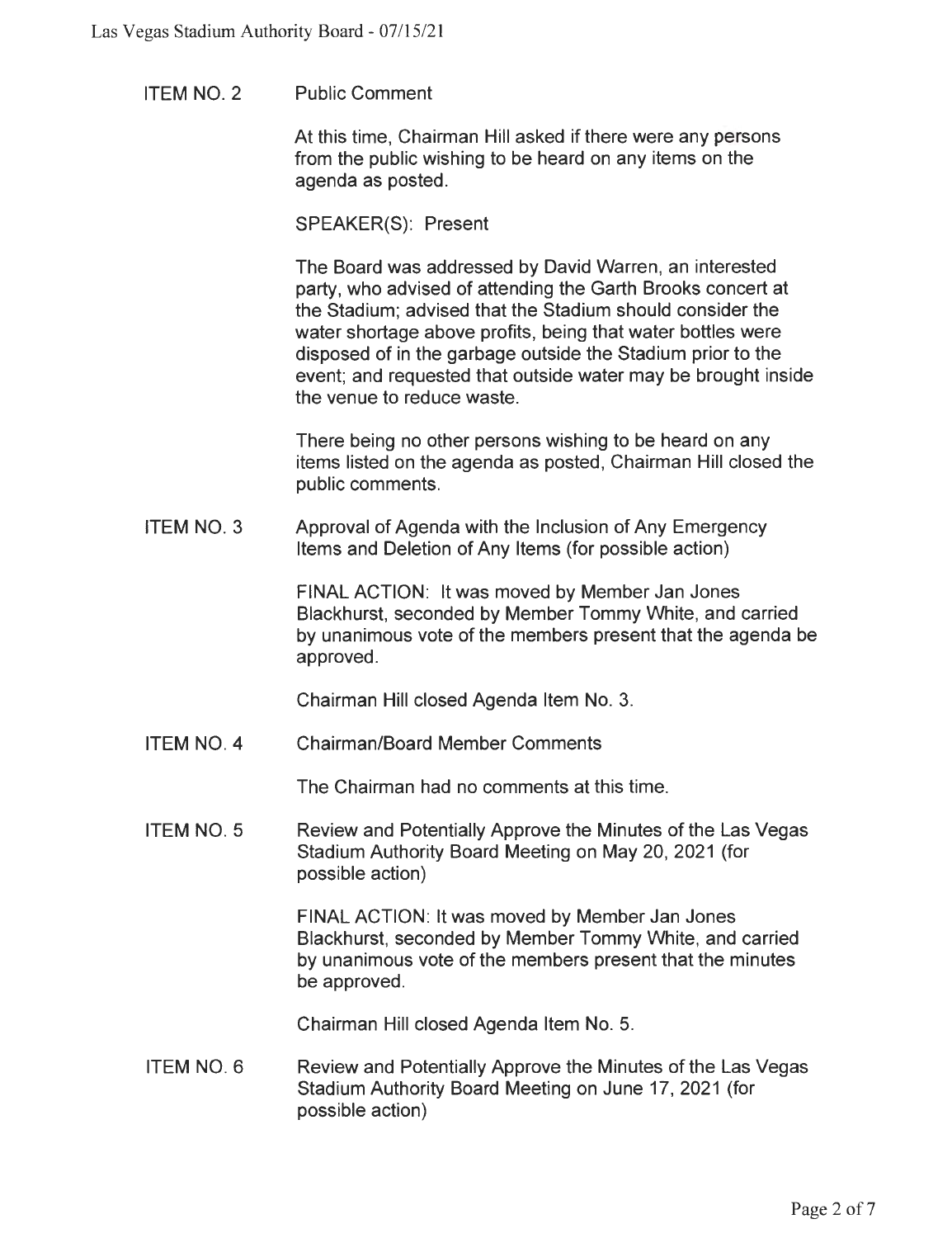FINAL ACTION: It was moved by Member Jan Jones Blackhurst, seconded by Member Tommy White, and carried by unanimous vote of the members present that the minutes be approved.

Chairman Hill closed agenda Item No. 6.

ITEM NO. 7 Receive a Status Update from Staff on Administrative Items Relating to the Operation of the Stadium Authority, including a Review the Monthly Project Status Report

> DISCUSSION: The Board received an update from Applied Analysis representative Jeremy Aguero regarding Administrative Items relating to the Operation of the Stadium Authority including that the preliminary room tax collections for May 2021 totaled \$3.1 million, approximately twenty times higher than the previous year, and were the highest post-COVID-19 revenues thus far; exceeded the preliminary budget estimate; reviewed the Financial Summary report including the project funding through June 2021, and that \$16.3 million of the project funding remained, with approximately 99 percent of the total project budget of \$2 billion having already been spent; expenses totaled approximately \$541 ,000 through April 2021 , and any unspent funds will flow into the waterfall at the close of the fiscal year; the debt reserve balance as of June 2021 was \$54.6 million, or 60 percent of the two year debt reserve as required by Senate Bill 1; further advised that the Stadium Authority will soon begin the annual audit process; 35 reconciliations were processed; advised that staff worked with the University of Nevada, Las Vegas (UNLV) and the accounting firm RubinBrown to establish the baseline net revenues generated at Sam Boyd Stadium prior to its closure as required by Senate Bill 1; staff coordinated with local groups to utilize the suite made available by the Raiders at Allegiant Stadium for community purposes, including during the lllenium concert held on July 3, 2021 which was attended by people served by the Nevada Partnership for Homeless Youth, and the Garth Brooks concert held on July 10, 2021 which was attended by the Las Vegas Global Economic Alliance (LVGEA) along with some business clients; and advised that staff will be conducting a lottery for the remaining 2021 dates for the Authority Suite, received 35 applications from local community non-profit groups; and further advised that applications will always be accepted through the Stadium Authority's website, and further advised that the next drawing was scheduled for the end of 2021.

Chairman Hill closed Agenda Item No. 7.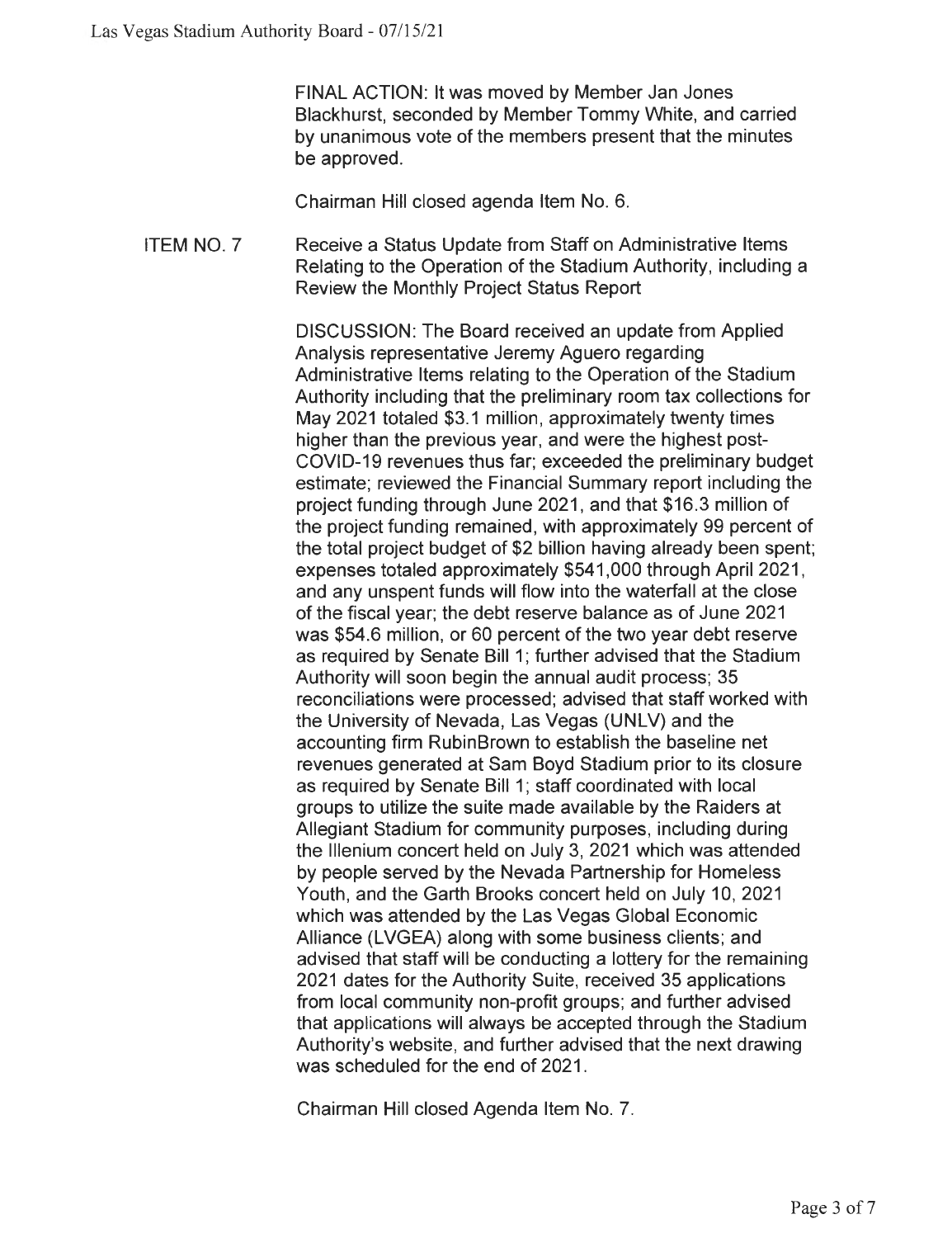## ITEM NO. 8 Receive a Status Report from Staff on the Activities of the Community Benefits Plan Benefits Oversight Committee

DISCUSSION: The Board received an update from Applied Analysis representative Jeremy Aguero, regarding the Community Benefits Plan, who advised that ASM Global recently finalized its training for mandatory reporting templates for contractors relative to the Community Benefits Plan, Senate Bill 1, including women and minority owned business subcontractor participation, minority and female workforce inclusion, minority and women business enterprise mentorship, internship activity, and technical assistance; focused on small businesses for supplier delivery, approximately 1,000 small businesses were contacted by phone in 2021 for the Small and Diverse Business Outreach Campaign, resulting in a 31 percent increase in local business registrations in 2021; the Instant Replay Program, a follow-up to the Grid Iron Pitch Program, was designed to raise awareness regarding the types of activities which were available at the stadium; ASM Global contracted with local subject matter experts to lead in person subcontractor training on the topics of supply and diversity and best practices; Community Engagement involved introducing more than 100 community organizations to the Community Affairs Team with the opportunity to initiate discussions on current and future partnership opportunities, and the Community Benefits Oversight Committee held an event to discuss future concerts and events; contractors were provided with women and minority workforce participation information, and all requirements in the Community Benefits Plan were accomplished; formal training began regarding business diversity, hiring, and supportive programing; and a partnership was established with Nevada Partners to provide training opportunities, internship programs, opportunities for disadvantaged youth, and career development activities; and requirements were exceeded for the Community Benefits Plan.

Member Evans, Chair of the Community Benefits Oversight Committee, expressed appreciation for staff's efforts to exceed the requirements of the Community Benefits Plan and for the efforts made to ensure small diverse suppliers were given the opportunity to participate in Stadium operations; and advised that areas were identified within the operations of the Stadium to create opportunities for students of all ages to experience internships.

Jan Jones Blackhurst expressed appreciation for Ken Evans and the Community Benefits Oversight Committee for working to ensure that the requirements of the Community Benefits Plan were met and exceeded.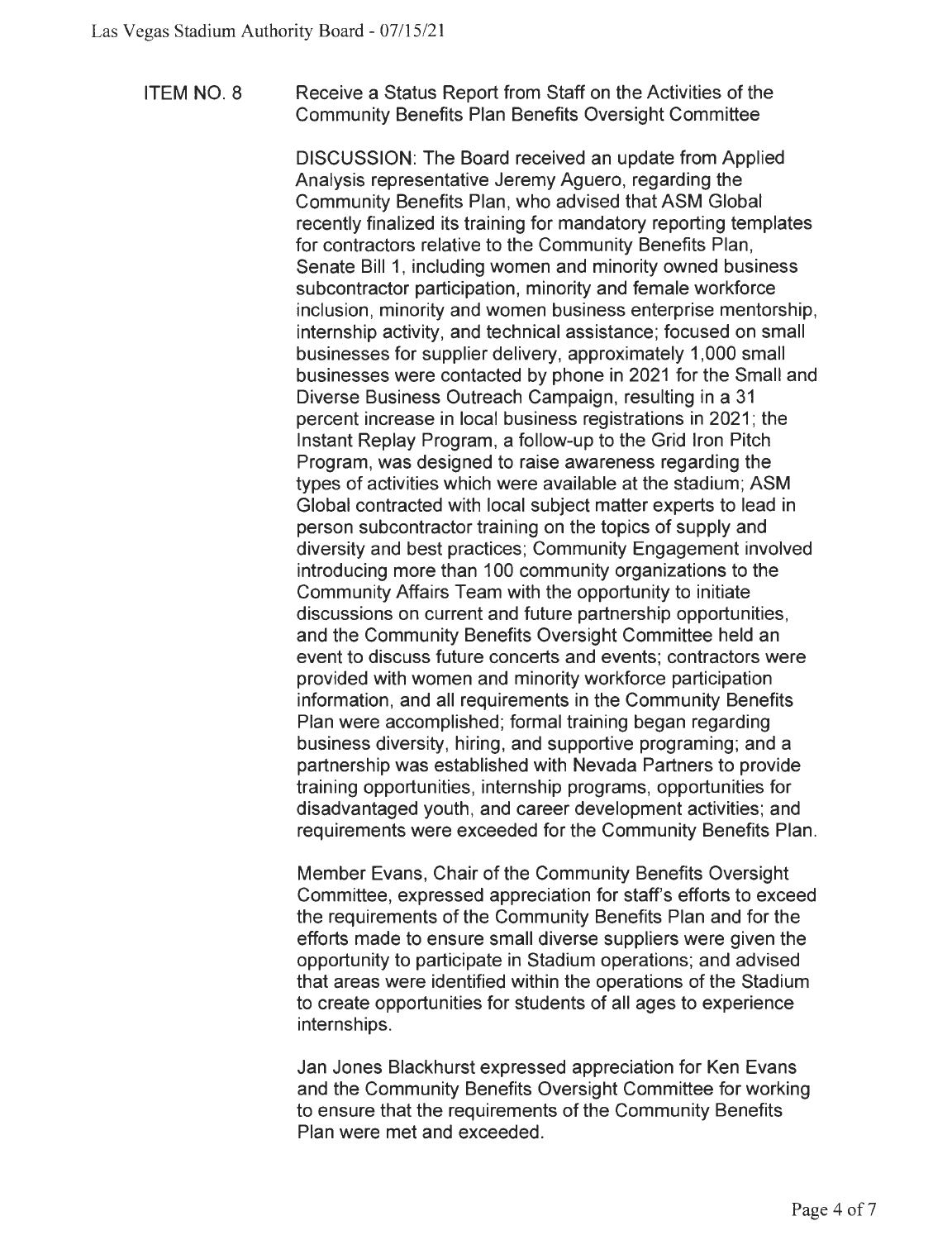Chairman Hill closed Agenda Item No. 8.

ITEM NO. 9 Receive a Report from LV Stadium Events Company on Event Activity at Allegiant Stadium in the First Quarter of 2021 and the Second Quarter of 2021

> DISCUSSION: The Board received a report from Marc Badain on the recent events hosted at Allegiant Stadium; advised that the recent two main events held at the Stadium were successful overall, brought a lot of visitation to the area, the majority of attendees were from out of town; the lllenium concert had approximately 30,000 in attendance, and ingress and egress worked smoothly; the Garth Brooks concert had approximately 60,000 in attendance, challenges included the heat, the freeways and roads were clear by 7:35 p.m. and the concert began at 7:55 p.m. with approximately 95 percent of attendees present when the concert started, there were no back-ups on the 1-15 freeway even with the additional events occurring in the city at the same time, most of the issues were confined to Russell Road and Dean Martin Drive; attended several meetings both internally and with outside agencies including the Clark County Fire Department, Las Vegas Metropolitan Police Department, and Clark County Public Works to discuss the issues; some patrons reported a long commute time to arrive at the stadium; egress took approximately one hour to clear the lots; the Hacienda Bridge Plan was successful, aside from the heat mitigation issues; advised of working on additional heat mitigation solutions including additional misters, tenting, and water stations; and further advised that six events will be held between August 1, 2021 and September **4,** 2021 .

> Member Tiberti advised of attending both the lllenium and the Garth Brooks events and expressed appreciation that stadium staff was courteous and welcoming.

Discussion followed regarding three venues hosting events simultaneously, with approximately 90,000 people in attendance, the considerable amount of foot traffic, and that coordinating the beginning and ending times for the events amongst the venues aided in the ingress and egress.

The Applied Analysis representative Jeremy Aguero advised that Marc Badain provided the First Quarter of 2021 and the Second Quarter of 2021 Stadium Activity Reports which provided information relative to attendance, the number of events, and employment; which contributed towards a comprehensive understanding of the events.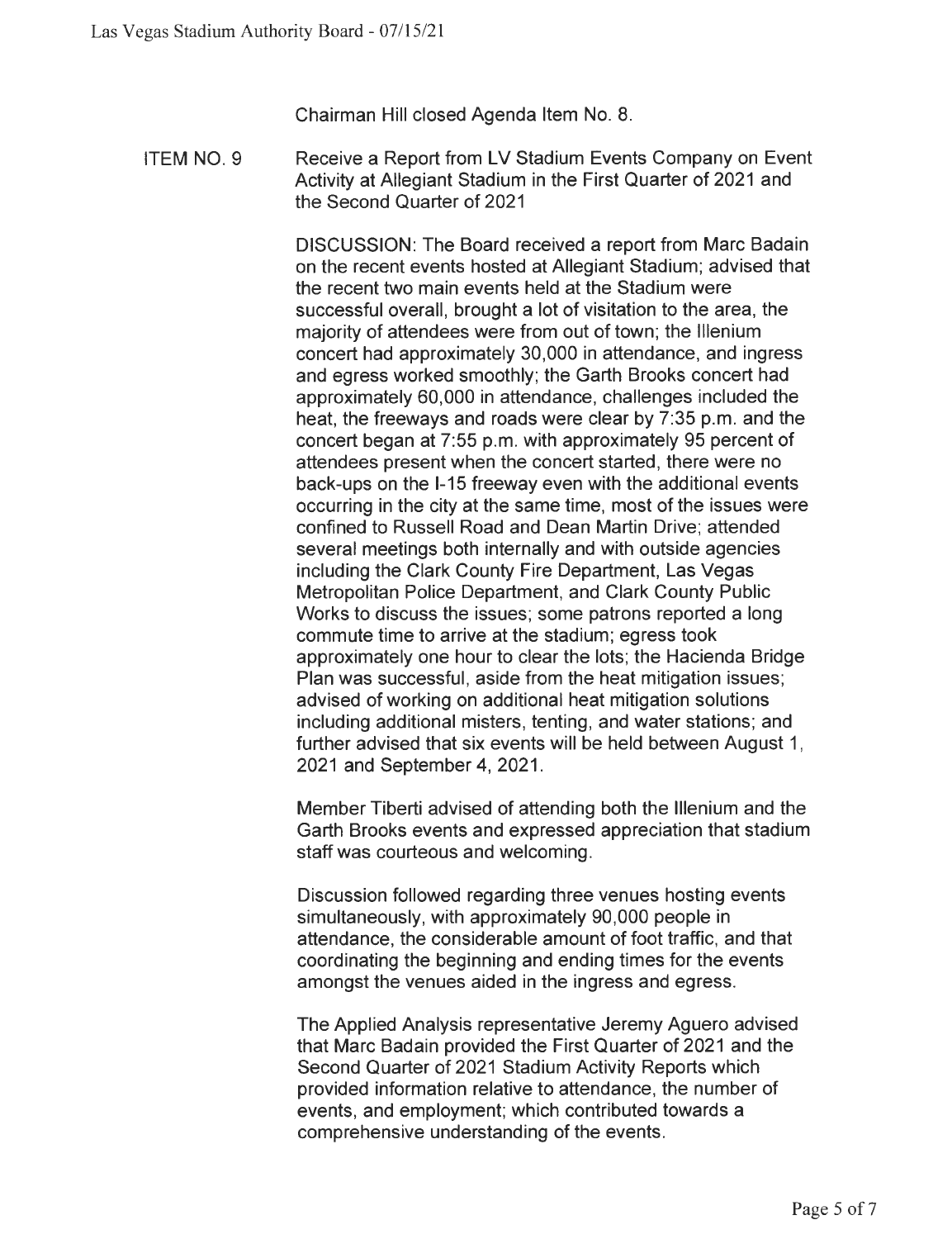Chairman Hill closed Agenda Item No. 9.

ITEM NO. 10 Receive a Report on the Annual External Audit of the LV Stadium Events Company Consolidated Financial Position for Calendar Year 2020

FINAL ACTION: Deleted from the agenda.

Chairman Hill closed Agenda Item No. 10.

ITEM NO. 11 Receive a Status Update on the Certification of Expenses from the Stadium Authority Capital Projects Fund and the StadCo Capital Projects Fund for the Six Months Ending December 31, 2020

> DISCUSSION: Applied Analysis representative Jeremy Aguero advised that Marc Badain executed the two documents, required by the lease agreement, indicating that StadCo did not request any funds, and no funds were disbursed, from the Authority Fund within the last six months.

Chairman Hill closed Agenda Item No. 11 .

ITEM NO. 12 Review and Potentially Approve the Proposed UNLV Football Schedule for the 2021 Season at Allegiant Stadium and for the Priority Home Games Scheduled for the 2022 Through 2028 Seasons, per Section 29(3)(g)(2)(IV) of Senate Bill 1 of the Nevada State Legislature (2016 Special Session) (for possible action)

FINAL ACTION: Deleted from the agenda.

Chairman Hill closed Agenda Item No. 12.

ITEM NO. 13 Consider for Approval and Adoption of the Stadium Authority's Five-Year Capital Improvement Program for Fiscal Years 2022-2026, and Direct Staff to Request that Clark County Transmit the Approved Document to the State Department of Taxation on the Authority's Behalf, as Prescribed by Law (for possible action)

> DISCUSSION: A representative from Applied Analysis reviewed the FY 2022-2026 Capital Improvement Program including the approximately \$1.34 billion worth of investment, the \$750 million which the Stadium Authority Board invested, the transfer from Fund 2960, bond proceeds, Personal Seat Licenses (PSL), and bond issuance costs.